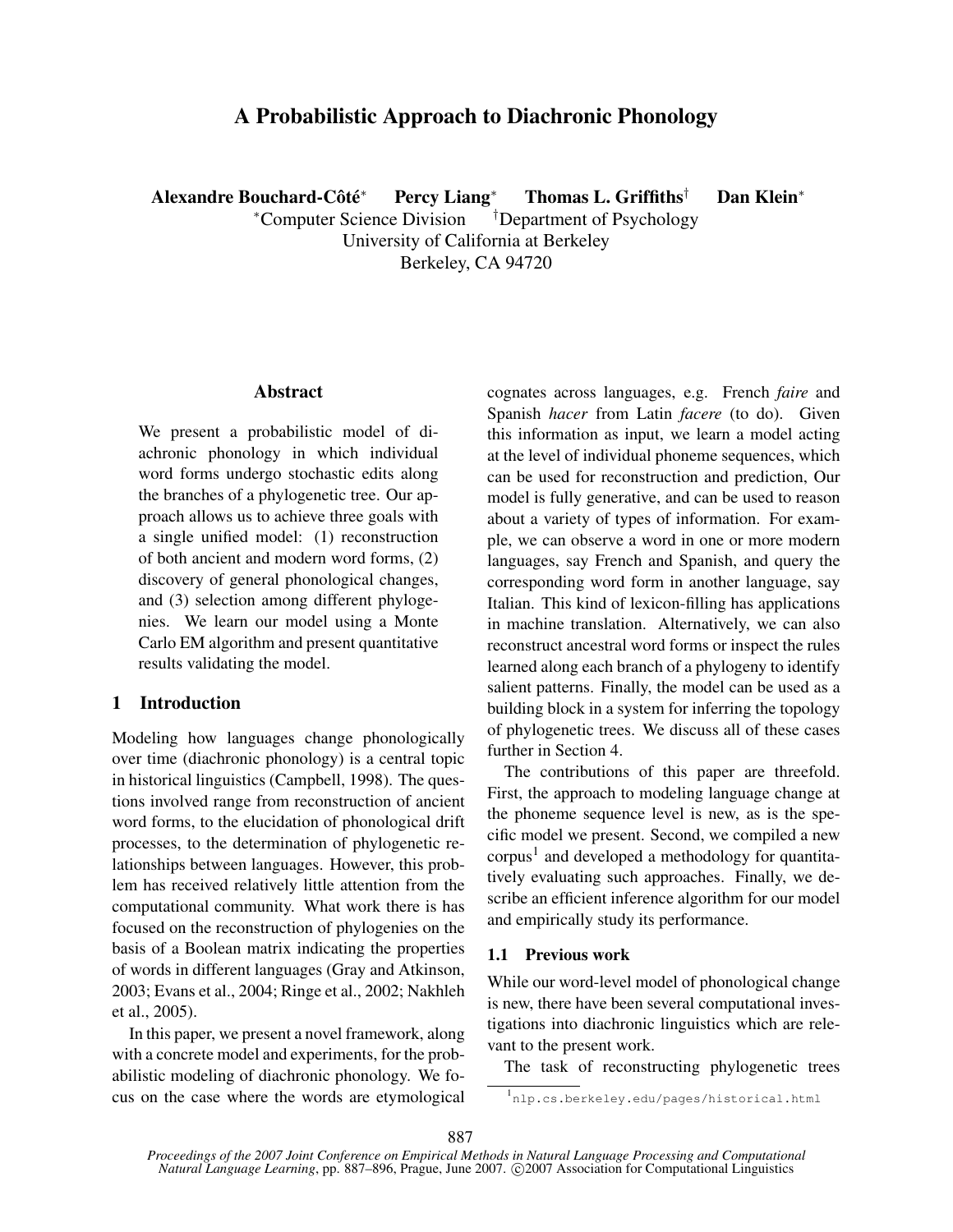for languages has been studied by several authors. These approaches descend from *glottochronology* (Swadesh, 1955), which views a language as a collection of shared cognates but ignores the structure of those cognates. This information is obtained from manually curated cognate lists such as the data of Dyen et al. (1997).

As an example of a cognate set encoding, consider the meaning "eat". There would be one column for the cognate set which appears in French as *manger* and Italian as *mangiare* since both descend from the Latin *mandere* (to chew). There would be another column for the cognate set which appears in both Spanish and Portuguese as *comer*, descending from the Latin *comedere* (to consume). If this were the only data, algorithms based on this data would tend to conclude that French and Italian were closely related and that Spanish and Portuguese were equally related. However, the cognate set representation has several disadvantages: it does not capture the fact that the cognate is closer between Spanish and Portuguese than between French and Spanish, nor do the resulting models let us conclude anything about the regular processes which caused these languages to diverge. Also, the existing cognate data has been curated at a relatively high cost. In our work, we track each word using an automatically obtained cognate list. While our cognates may be noisier, we compensate by modeling phonological changes rather than boolean mutations in cognate sets.

There has been other computational work in this broad domain. Venkataraman et al. (1997) describe an information theoretic measure of the distance between two dialects of Chinese. Like our approach, they use a probabilistic edit model as a formalization of the phonological process. However, they do not consider the question of reconstruction or inference in multi-node phylogenies, nor do they present a learning algorithm for such models.

Finally, for the specific application of cognate prediction in machine translation, essentially transliteration, there have been several approaches, including Kondrak (2002). However, the phenomena of interest, and therefore the models, are extremely different. Kondrak (2002) presents a model for learning "sound laws," general phonological changes governing two completely observed aligned cognate lists. His model can be viewed as a special



Figure 1: Tree topologies used in our experiments. \*Topology 3 and \*Topology 4 are incorrect evolutionary tree used for our experiments on the selection of phylogenies (Section 4.4).

case of ours using a simple two-node topology.

There is also a rich literature (Huelsenbeck et al., 2001) on the related problems of evolutionary biology. A good reference on the subject is Felsenstein (2003). In particular, Yang and Rannala (1997), Mau and Newton (1997) and Li et al. (2000) each independently presented a Bayesian model for computing posteriors over evolutionary trees. A key difference with our model is that independence across evolutionary sites is assumed in their work, while the evolution of the phonemes in our model depends on the environment in which the change occurs.

# 2 A model of phonological change

Assume we have a fixed set of *word types* (cognate sets) in our vocabulary  $V$  and a set of languages L. Each word type i has a *word form*  $w_{il}$  in each language  $l \in L$ , which is represented as a sequence of phonemes and might or might not be observed. The languages are arranged according to some tree topology  $T$  (see Figure 1 for examples). One might consider models that simultaneously induce the topology and cognate set assignments, but let us fix both for now. We discuss one way to relax this assumption and present experimental results in Section 4.4.

Our generative model (Figure 3) specifies a distribution over the word forms  $\{w_{il}\}\$ for each word type  $i \in V$  and each language  $l \in L$ . The generative process starts at the root language and generates all the word forms in each language in a top-down manner. One appealing aspect about our model is that, at a high-level, it reflects the actual phonological process that languages undergo. However, important phenomena like lexical drift, borrowing, and other non-phonological changes are not modeled.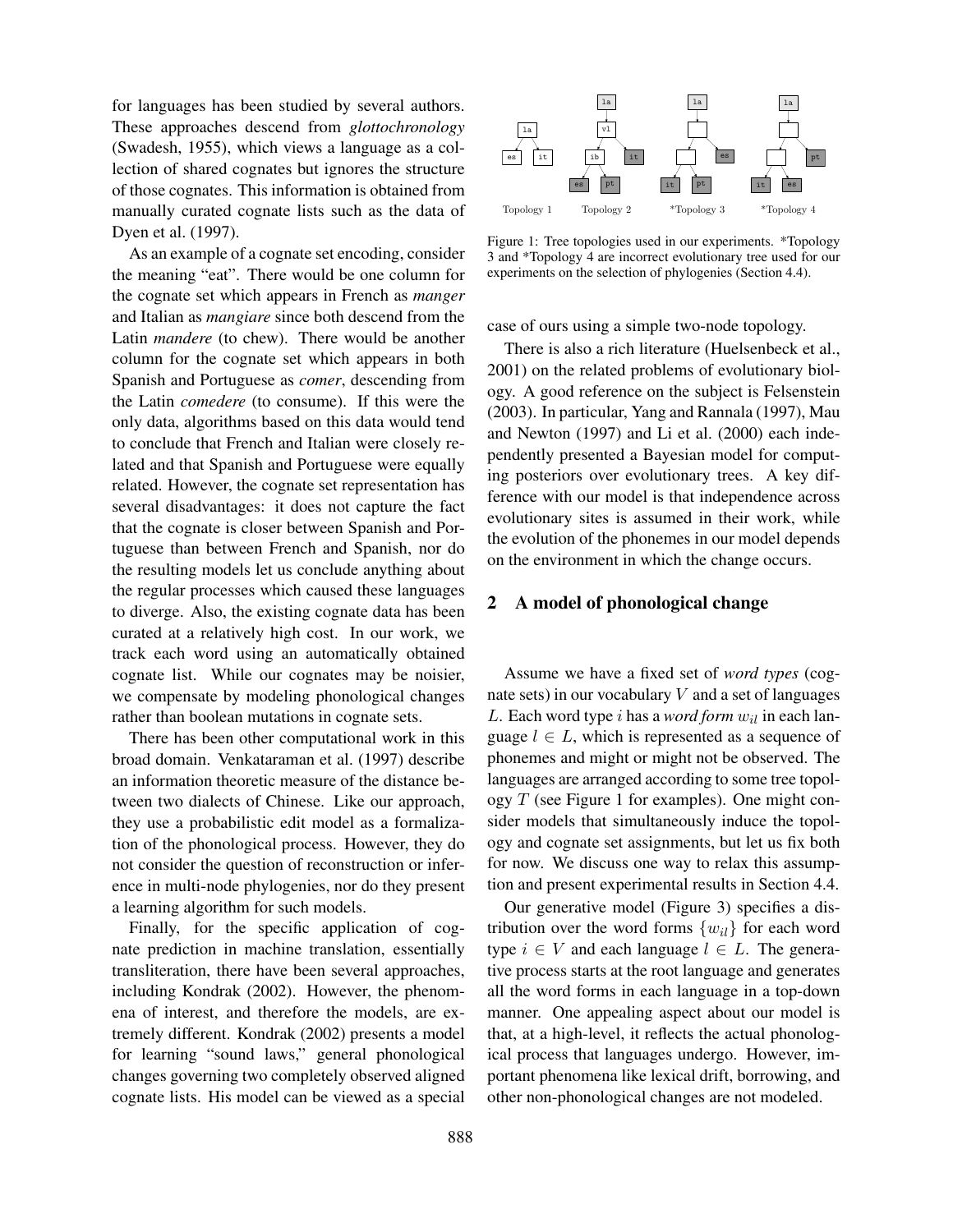Our generative model can be summarized as follows:

For each word  $i \in V$ :  $w_{i\text{ROT}} \sim$  LanguageModel For each branch  $(k \rightarrow l) \in T$ :  $\theta_{k\rightarrow l} \sim$  Dirichlet( $\alpha$ ) [choose edit params.] For each word  $i \in V$ :  $w_{il} \sim$  Edit $(w_{ik}, \theta_{k \to l})$  [sample word form]

In the remainder of this section, we describe each of the steps in the model.

# 2.1 Language model

For the distribution  $w \sim$  LanguageModel, we used a simple bigram phoneme model. The phonemes were partitioned into *natural classes* (see Section 4 for details). A root word form consisting of  $n$  phonemes  $x_1 \cdots x_n$  is generated with probability

$$
p_{\text{Im}}(x_1) \prod_{j=2}^{n} p_{\text{Im}}(x_j \mid \text{NaturalClass}(x_{j-1})),
$$

where  $p_{\text{lm}}$  is the distribution of the language model.

#### 2.2 Edit model

The stochastic edit model  $y \sim$  Edit $(x, \theta)$  describes how a single old word form  $x = x_1 \cdots x_n$  changes along one branch of the phylogeny with parameters  $\theta$  to produce a new word form y. This process is parameterized by rule probabilities  $\theta_{k\rightarrow l}$ , which are specific to branch  $(k \rightarrow l)$ .

The generative process is as follows: for each phoneme  $x_i$  in the old word form, walking from left to right, choose a rule to apply. There are three types of rules: (1) *deletion* of the phoneme, (2) *substitution* with another phoneme (possibly the same one), or (3) *insertion* of another phoneme, either before or after the existing one. The probability of applying a rule depends on a *context* (NaturalClass $(x_{i-1})$ , NaturalClass $(x_{i+1})$ ). Figure 2 illustrates the edits on an example. The contextdependence allows us to represent phenomena such as the fact that s is likely to be deleted only in wordfinal contexts.

The edit model we have presented approximately encodes a limited form of classic rewrite-driven segmental phonology (Chomsky and Halle, 1968). One



Figure 2: An example of edits that were used to transform the Latin word *FOCUS* (/fokus/) into the Italian word *fuoco* (/fwoko/) (fire) along with the context-specific rules that were applied.

could imagine basing our model on more modern phonological theory, but the computational properties of the edit model are compelling, and it is adequate for many kinds of phonological change.

In addition to simple edits, we can model some classical changes that appear to be too complex to be captured by a single left-to-right edit model of this kind. For instance, bleeding and feeding arrangements occur when one phonological change introduces a new context, which triggers another phonological change, but the two cannot occur simultaneously. For example, vowel raising  $e \rightarrow i /$  c might be needed before palatalization  $t \rightarrow c /$  i. Instead of capturing such an interaction directly, we can break up a branch into two segments joined at an intermediate language node, conflating the concept of historically intermediate languages with the concept of intermediate stages in the application of sequential rules.

However, many complex processes are not wellrepresented by our basic model. One problematic case is chained shifts such as Grimm's law in Proto-Germanic or the Great Vowel Shift in English. To model such dependent rules, we would need to use a more complex prior distributions over the edit parameters. Another difficult case is prosodic changes, such as unstressed vowel neutralizations, which would require a representation of suprasegmental features. While our basic model does not account for these phenomena, extensions within the generative framework could capture such richness.

### 3 Learning and inference

We use a Monte Carlo EM algorithm to fit the parameters of our model. The algorithm iterates between a stochastic E-step, which computes recon-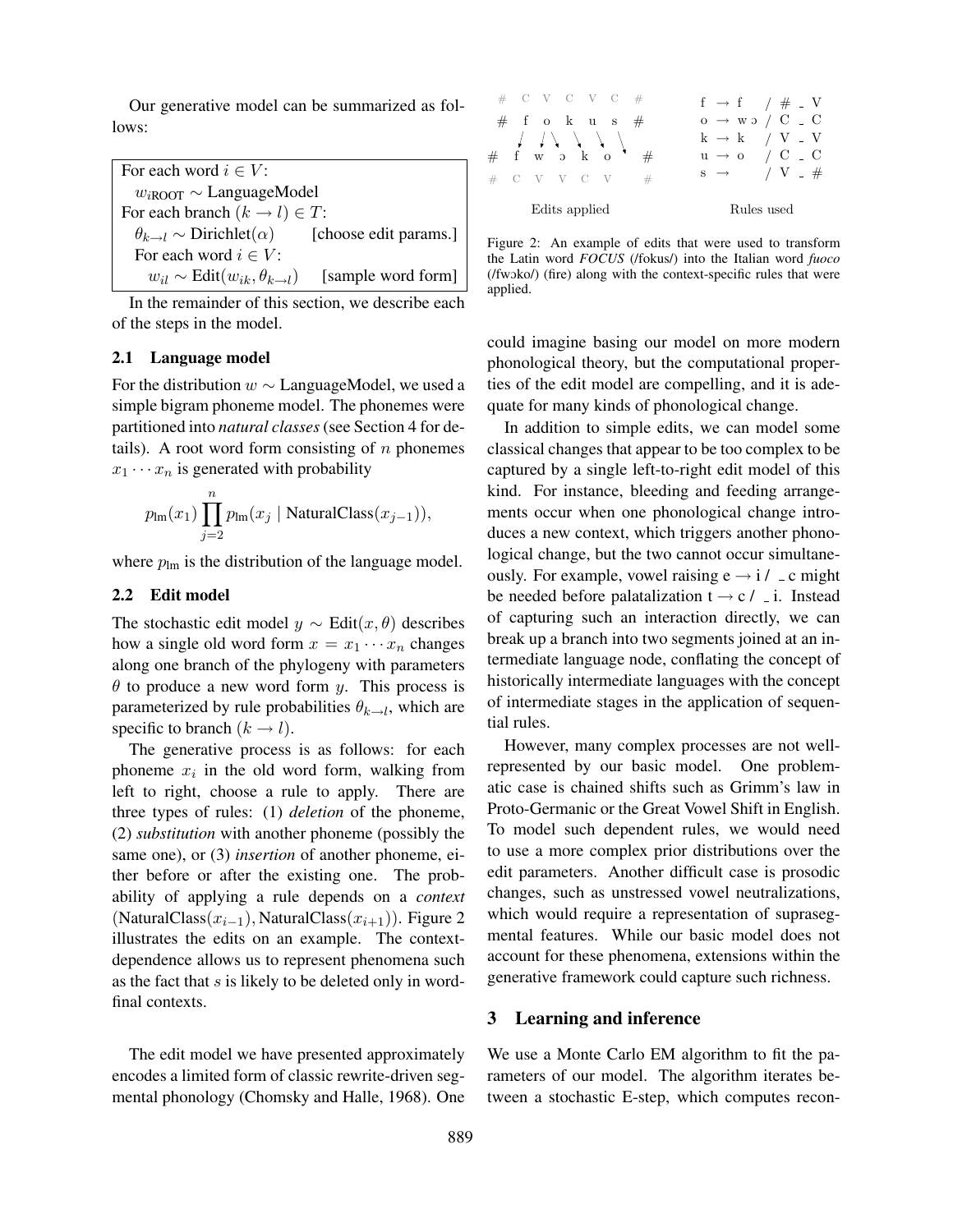

Figure 3: The graphical model representation of our model:  $\theta$ are the parameters specifying the stochastic edits e, which govern how the words  $w$  evolve. The plate notation indicates the replication of the nodes corresponding to the evolving words.

structions based on the current edit parameters, and an M-step, which updates the edit parameters based on the reconstructions.

#### 3.1 Monte Carlo E-step: sampling the edits

The E-step needs to produce expected counts of how many times each edit (such as  $o \rightarrow o$ ) was used in each context. An exact E-step would require summing over all possible edits involving all languages in the phylogeny (all unobserved  $\{e\}$ ,  $\{w\}$  variables in Figure 3). Unfortunately, unlike in the case of HMMs and PCFGs, our model permits no tractable dynamic program to compute these counts exactly.

Therefore, we resort to a Monte Carlo E-step, where many samples of the edit variables are collected, and counts are computed based on these samples. Samples are drawn using Gibbs sampling (Geman and Geman, 1984): for each word form of a particular language  $w_{il}$ , we fix all other variables in the model and sample  $w_{il}$  along with its corresponding edits.

In the E-step, we fix the parameters, which renders the word types conditionally independent, just as in an HMM. Therefore, we can process each word type in turn without approximation.

First consider the simple 4-language topology in

Figure 3. Suppose that the words in languages A,  $C$  and  $D$  are fixed, and we wish to infer the word at language  $B$  along with the three corresponding sets of edits (remember the edits fully determine the words). There are an exponential number of possible words/edits, but it turns out that we can exploit the Markov structure in the edit model to consider all such words/edits using dynamic programming, in a way broadly similar to the forward-backward algorithm for HMMs.

Figure 4 shows the lattice for the dynamic program. Each path connecting the two shaded endpoint states represents a particular word form for language  $B$  and a corresponding set of edits. Each node in the lattice is a state of the dynamic program, which is a 5-tuple  $(i_A, i_C, i_D, c_1, c_2)$ , where  $i_A, i_C$  and  $i_D$  are the cursor positions (represented by dots in Figure 4) in each of the word forms of  $A, C$  and D, respectively;  $c_1$  is the natural class of the phoneme in the word form for  $B$  that was last generated; and  $c_2$  corresponds to the phoneme that will be generated next.

Each state transition involves applying a rule to A's current phoneme (which produces 0–2 phonemes in  $B$ ) and applying rules to  $B$ 's new 0–2 phonemes. There are three types of rules (deletion, substitution, insertion), resulting in  $3^0+3^2+3^4=91$ types of state transitions. For illustration, Figure 4 shows the simpler case where  $B$  only has one child C. Given these rules, the new state is computed by advancing the appropriate cursors and updating the natural classes  $c_1$  and  $c_2$ . The weight of each transition  $w(s \rightarrow t)$  is a product of the language model probability and the rule probabilities that were chosen.

For each state s, the dynamic program computes  $W(s)$ , the sum of the weights of all paths leaving s,

$$
W(s) = \sum_{s \to t} w(s \to t) W(t).
$$

To sample a path, we start at the leftmost state, choose the transition with probability proportional to its contribution in the sum for computing  $W(s)$ , and repeat until we reach the rightmost state.

We applied a few approximations to speed up the sampling of words, which reduced the running time by several orders of magnitude. For example, we pruned rules with low probability and restricted the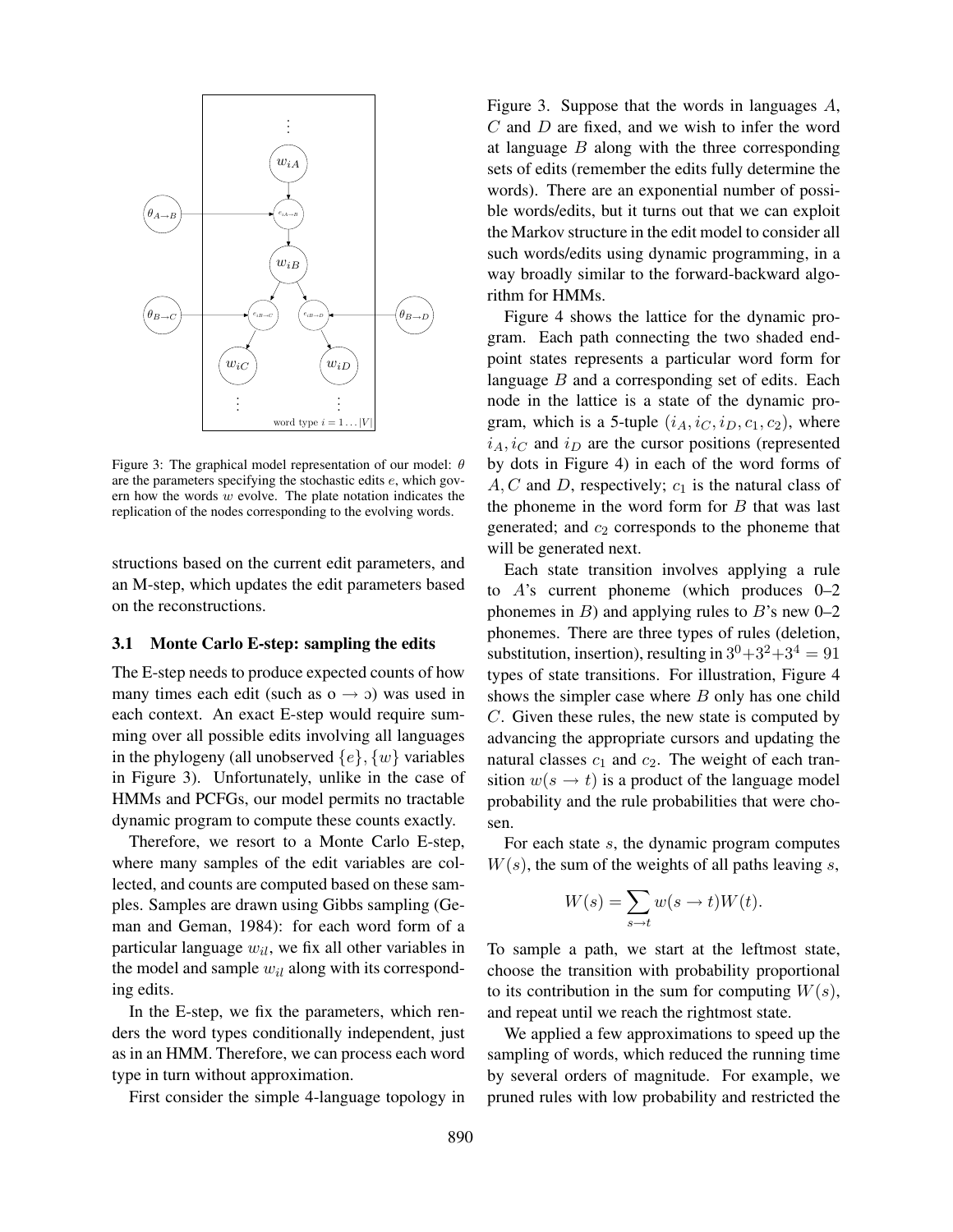

Figure 4: The dynamic program involved in sampling an intermediate word form given one ancient and one modern word form. One lattice node is expanded to show the dynamic program state (represented by the part not grayed out) and three of the many possible transitions leaving the state. Each transition is labeled with the weight of the transition, which is the product of the relevant model probabilities. At the bottom, the 13 types of state transitions are shown.

state space of the dynamic program by limiting the deviation in cursor positions.

#### 3.2 M-step: updating the parameters

The M-step is standard once we have computed the expected counts of edits in the E-step. For each branch  $(k \rightarrow l) \in T$  in the phylogeny, we compute the maximum likelihood estimate of the edit parameters  $\{\theta_{k\rightarrow l}(x \rightarrow \beta / c_1 \cdot c_2)\}.$ For example, the parameter corresponding to  $x = \text{Re}l, \beta = \text{Re }sl, c_1 = \text{ALVEOLAR}, c_2 = \text{# is}$ the probability of inserting a final /s/ after an /e/ which is itself preceded by an alveolar phoneme. The probability of each rule is estimated as follows:

$$
\theta_{k \to l}(x \to \beta / c_1 - c_2) =
$$
  
\n
$$
\frac{\#(x \to \beta / c_1 - c_2) + \alpha(x \to \beta / c_1 - c_2) - 1}{\sum_{\beta'} \#(x \to \beta' / c_1 - c_2) + \alpha(x \to \beta' / c_1 - c_2) - 1},
$$

where  $\alpha$  is the concentration hyperparameter of the Dirichlet prior. The value  $\alpha - 1$  can be interpreted as the number of pseudocounts for a rule.

### 4 Experiments

In this section we show the results of our experiments with our model. The experimental conditions are summarized in Table 1, with additional informa-

| Experiment                   | Topology | Heldout |
|------------------------------|----------|---------|
| Latin reconstruction $(4.2)$ |          | 1a:293  |
| Italian reconstruction (4.2) |          | it:117  |
| Sound changes (4.3)          |          | None    |
| Phylogeny selection (4.4)    | 2, 3, 4  | None    |

Table 1: Conditions under which each of the experiments presented in this section were performed. The *topology* indices correspond to those displayed in Figure 1. Note that by conditional independence, the topology used for Spanish reconstruction reduces to a chain. The heldout column indicates how many words, if any, were heldout for edit distance evaluation, and from which language.

tion on the specifics of the experiments presented in Section 4.5. We start with a description of the corpus we created for these experiments.

## 4.1 Corpus

In order to train and evaluate our system, we compiled a corpus of Romance cognate words. The raw data was taken from three sources: the wiktionary.org website, a Bible parallel corpus (Resnik et al., 1999) and the Europarl corpus (Koehn, 2002). From an XML dump of the Wiktionary data, we extracted multilingual translations, which provide a list of word tuples in a large number of languages, including a few ancient languages.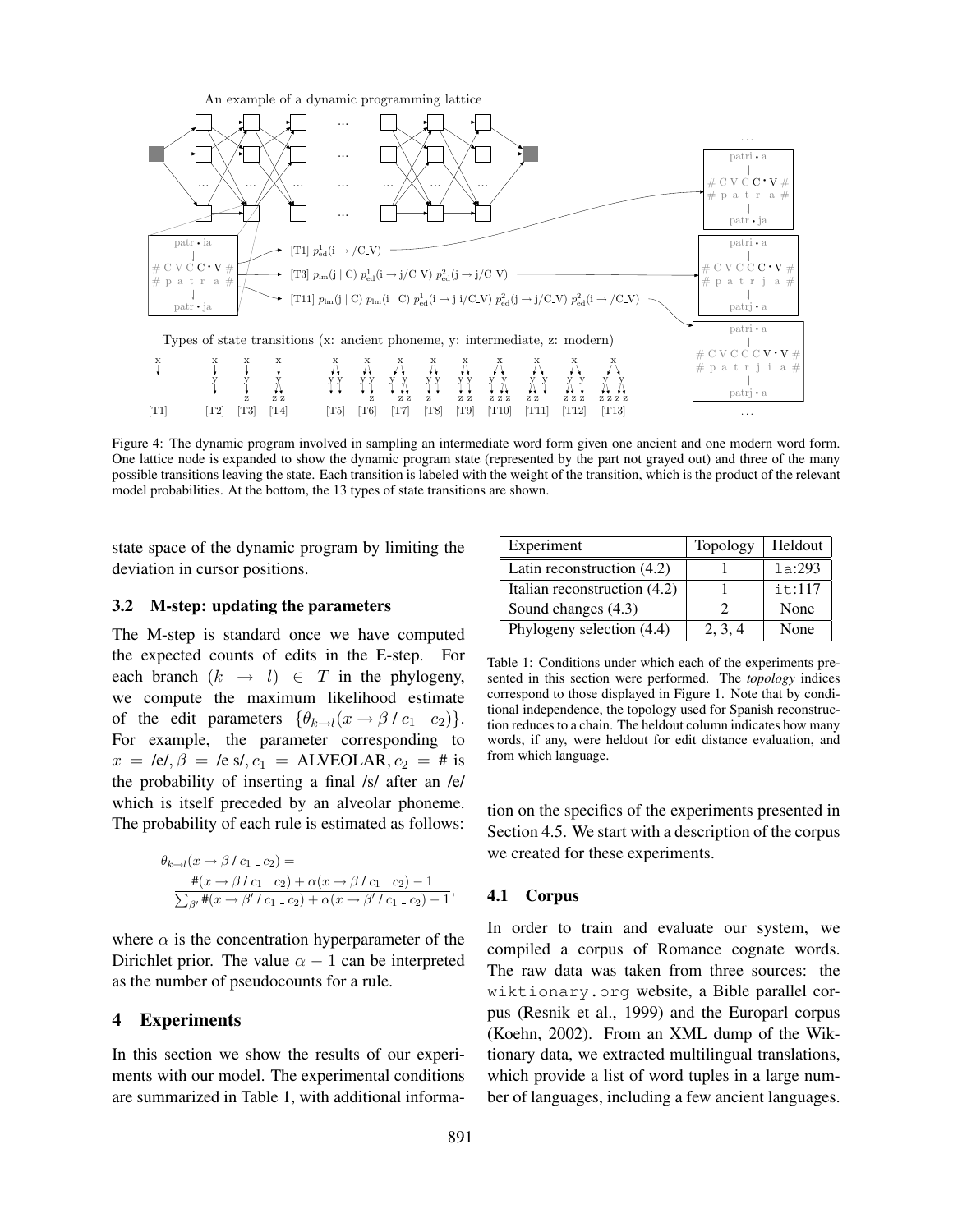The Europarl and the biblical data were processed and aligned in the standard way, using combined GIZA++ alignments (Och and Ney, 2003).

We performed our experiments with four languages from the Romance family (Latin, Italian, Spanish, and Portuguese). For each of these languages, we used a simple in-house rule-based system to convert the words into their IPA representations.<sup>2</sup> After augmenting our alignments with the *transitive closure*<sup>3</sup> of the Europarl, Bible and Wiktionary data, we filtered out non-cognate words by thresholding the ratio of edit distance to word length.<sup>4</sup> The preprocessing is constraining in that we require that all the elements of a tuple to be cognates, which leaves out a significant portion of the data behind (see the row *Full entries* in Table 2). However, our approach relies on this assumption, as there is no explicit model of non-cognate words. An interesting direction for future work is the joint modeling of phonology with the determination of the cognates, but our simpler setting lets us focus on the properties of the edit model. Moreover, the restriction to full entries has the side advantage that the Latin bottleneck prevents the introduction of too many neologisms, which are numerous in the Europarl data, to the final corpus.

Since we used automatic tools for preparing our corpus rather than careful linguistic analysis, our cognate list is much noiser in terms of the presence of borrowed words and phonemeic transcription errors compared to the ones used by previous approaches (Swadesh, 1955; Dyen et al., 1997). The benefit of our mechanical preprocessing is that more cognate data can easily be made available, allowing us to effectively train richer models. We show in the rest of this section that our phonological model can indeed overcome this noise and recover meaningful patterns from the data.

| Name                                          | Languages      | <b>Tuples</b> | Word forms |  |  |
|-----------------------------------------------|----------------|---------------|------------|--|--|
| Raw sources of data used to create the corpus |                |               |            |  |  |
| Wiktionary                                    | es,pt,la,it    | 5840          | 11724      |  |  |
| <b>Bible</b>                                  | la,es          | 2391          | 4782       |  |  |
| Europarl                                      | es,pt          | 36905         | 73773      |  |  |
|                                               | it,es          | 39506         | 78982      |  |  |
| Main stages of preprocessing of the corpus    |                |               |            |  |  |
| Closure                                       | es,pt,la,it    | 40944         | 106090     |  |  |
| Cognates                                      | es, pt, la, it | 27996         | 69637      |  |  |
| <b>Full entries</b>                           | es.pt.la.it    | 586           | 2344       |  |  |

Table 2: Statistics of the dataset we compiled for the evaluation of our model. We show the languages represented, the number of tuples and the number of word forms found in each of the source of data and pre-processing steps involved in the creation of the dataset we used to test our model. By *full entry*, we mean the number of tuples that are jointly considered cognate by our preprocessing system and that have a word form known for each of the languages of interest. These last row forms the dataset used for our experiments.

| Language |      |      | Baseline   Model   Improvement |
|----------|------|------|--------------------------------|
| Latin    | 2.84 |      | $9\%$                          |
| Spanish  | 3.59 | 3.21 | $11\%$                         |

Table 3: Results of the edit distance experiment. The *language* column corresponds to the language held-out for evaluation. We show the mean edit distance across the evaluation examples.

#### 4.2 Reconstruction of word forms

We ran the system using Topology 1 in Figure 1 to demonstrate the the system can propose reasonable reconstructions of Latin word forms on the basis of modern observations. Half of the Latin words at the root of the tree were held out, and the (uniform cost) Levenshtein edit distance from the predicted reconstruction to the truth was computed. Our baseline is to pick randomly, for each heldout node in the tree, an observed neighboring word (i.e. copy one of the modern forms). We stopped EM after 15 iterations, and reported the result on a Viterbi derivation using the parameters obtained. Our model outperformed this baseline by a 9% relative reduction in average edit distance. Similarly, reconstruction of modern forms was also demonstrated, with an improvement of 11% (see Table 3).

To give a qualitative feel for the operation of the system (good and bad), consider the example in Figure 5, taken from this experiment. The Latin *dentis* /dEntis/ (teeth) is nearly correctly reconstructed as /dEntes/, reconciling the appearance of the /j/ in the

 $2$ The tool and the rules we used are available at nlp.cs.berkeley.edu/pages/historical.html.

 $3$ For example, we would infer from an  $1a$ -es bible alignment *confessionem*-*confesion´* (confession) and an es-it Europarl alignment *confession-confessione* that the Latin word *confessionem* and the Italian word *confessione* are related.

<sup>&</sup>lt;sup>4</sup>To be more precise we keep a tuple  $(w_1, w_2, \ldots, w_p)$  iff  $\frac{d(w_i, w_j)}{\bar{l}(w_i, w_j)} \leq 0.7$  for all  $i, j \in \{1, 2, \dots, p\}$ , where  $\bar{l}$  is the mean length  $\frac{|w_i|+|w_j|}{2}$  and d is the Levenshtein distance.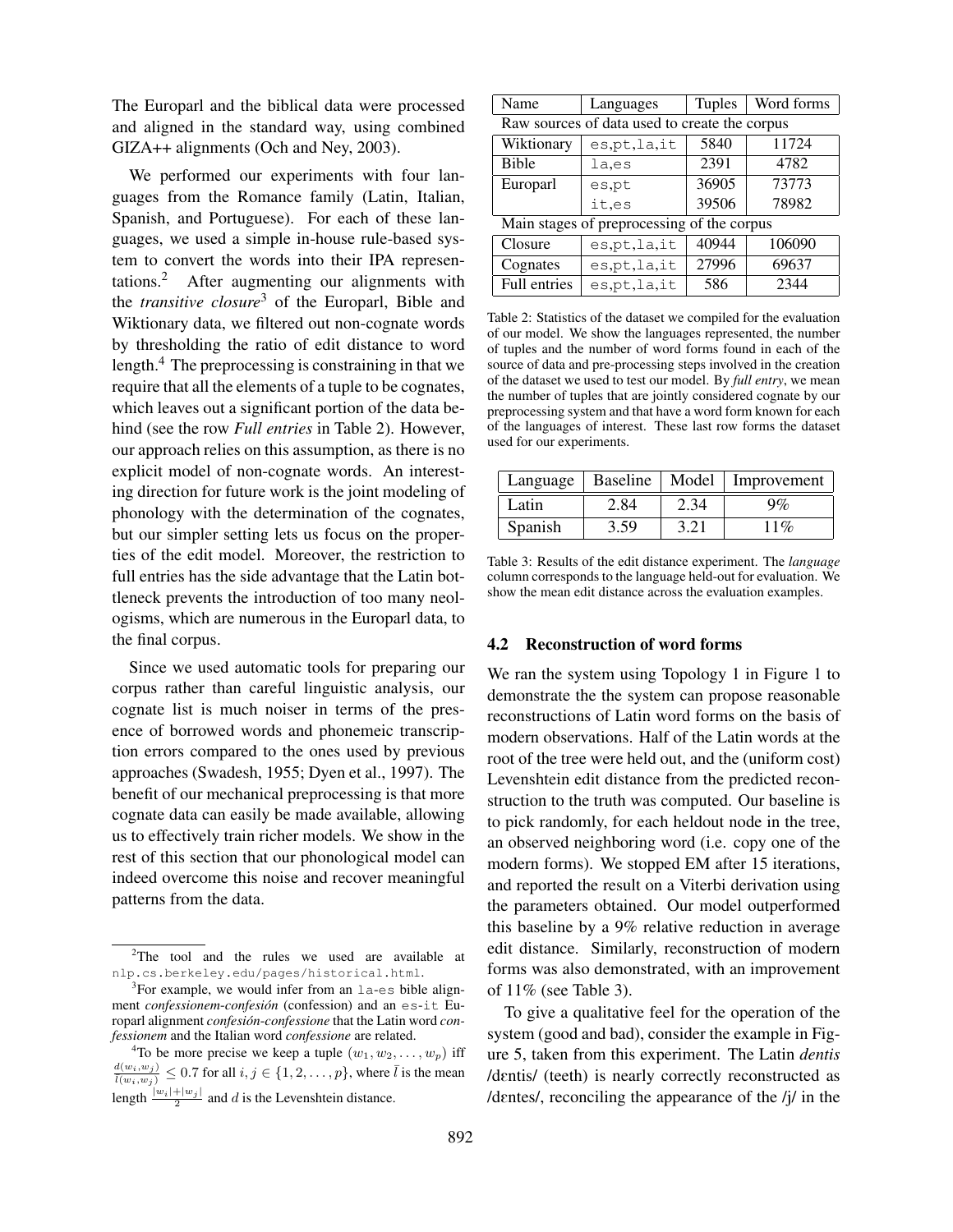

Figure 5: An example of a Latin reconstruction given the Spanish and Italian word forms.

Spanish and the disappearance of the final /s/ in the Italian. Note that the /is/ vs. /es/ ending is difficult to predict in this context (indeed, it was one of the early distinctions to be eroded in vulgar Latin).

While the uniform-cost edit distance misses important aspects of phonology (all phoneme substitutions are not equal, for instance), it is parameter-free and still seems to correlate to a large extent with linguistic quality of reconstruction. It is also superior to held-out log-likelihood, which fails to penalize errors in the modeling assumptions, and to measuring the percentage of perfect reconstructions, which ignores the degree of correctness of each reconstructed word.

## 4.3 Inference of phonological changes

Another use of our model is to automatically recover the phonological drift processes between known or partially known languages. To facilitate evaluation, we continued in the well-studied Romance evolutionary tree. Again, the root is Latin, but we now add an additional modern language, Portuguese, and two additional hidden nodes. One of the nodes characterizes the least common ancestor of modern Spanish and Portuguese; the other, the least common ancestor of all three modern languages. In Figure 1, Topology 2, these two nodes are labelled  $v1$  (Vulgar Latin) and ib (Proto-Ibero Romance) respectively. Since we are omitting many other branches, these names should not be understood as referring to actual historical proto-languages, but, at best, to collapsed points representing several centuries of evolution. Nonetheless, the major reconstructed rules still correspond to well known phenomena and the learned model generally places them on reasonable branches.

Figure 6 shows the top four general rules for each of the evolutionary branches in this experiment, ranked by the number of times they were used in the derivations during the last iteration of EM. The la, es, pt, and it forms are fully observed while the vl and ib forms are automatically reconstructed. Figure 6 also shows a specific example of the evolution of the Latin *VERBUM* (word/verb), along with the specific edits employed by the model.

While quantitative evaluation such as measuring edit distance is helpful for comparing results, it is also illuminating to consider the plausibility of the learned parameters in a historical light, which we do here briefly. In particular, we consider rules on the branch between  $l$ a and  $vl$ , for which we have historical evidence. For example, documents such as the *Appendix Probi* (Baehrens, 1922) provide indications of orthographic confusions which resulted from the growing gap between Classical Latin and Vulgar Latin phonology around the 3rd and 4th centuries AD. The *Appendix* lists common misspellings of Latin words, from which phonological changes can be inferred.

On the la to vl branch, rules for word-final deletion of classical case markers dominate the list (rules ranks 1 and 3 for deletion of final /s/, ranks 2 and 4 for deletion of final /m/). It is indeed likely that these were generally eliminated in Vulgar Latin. For the deletion of the /m/, the *Appendix Probi* contains pairs such as *PASSIM NON PASSI* and *OLIM NON OLI*. For the deletion of final /s/, this was observed in early inscriptions, e.g. *CORNELIO* for *CORNE-LIOS* (Allen, 1989). The frequent leveling of the distinction between /o/ and /u/ (rules ranked 5 and 6) can be also be found in the *Appendix Probi*: *COLU-BER NON COLOBER*. Note that in the specific example shown, the model lowers the orignal /u/ and then re-raises it in the pt branch due to a latter process along that branch.

Similarily, major canonical rules were discovered in other branches as well, for example, /v/ to /b/ fortition in Spanish, /s/ to /z/ voicing in Italian, palatalization along several branches, and so on. Of course, the recovered words and rules are not perfect. For example, reconstructed Ibero /trinta/ to Spanish /treinta/ (thirty) is generated in an odd fashion using rules /e/ to /i/ and /n/ to /in/. Moreover, even when otherwise reasonable systematic sound changes are captured, the crudeness of our fixedgranularity contexts can prevent the true context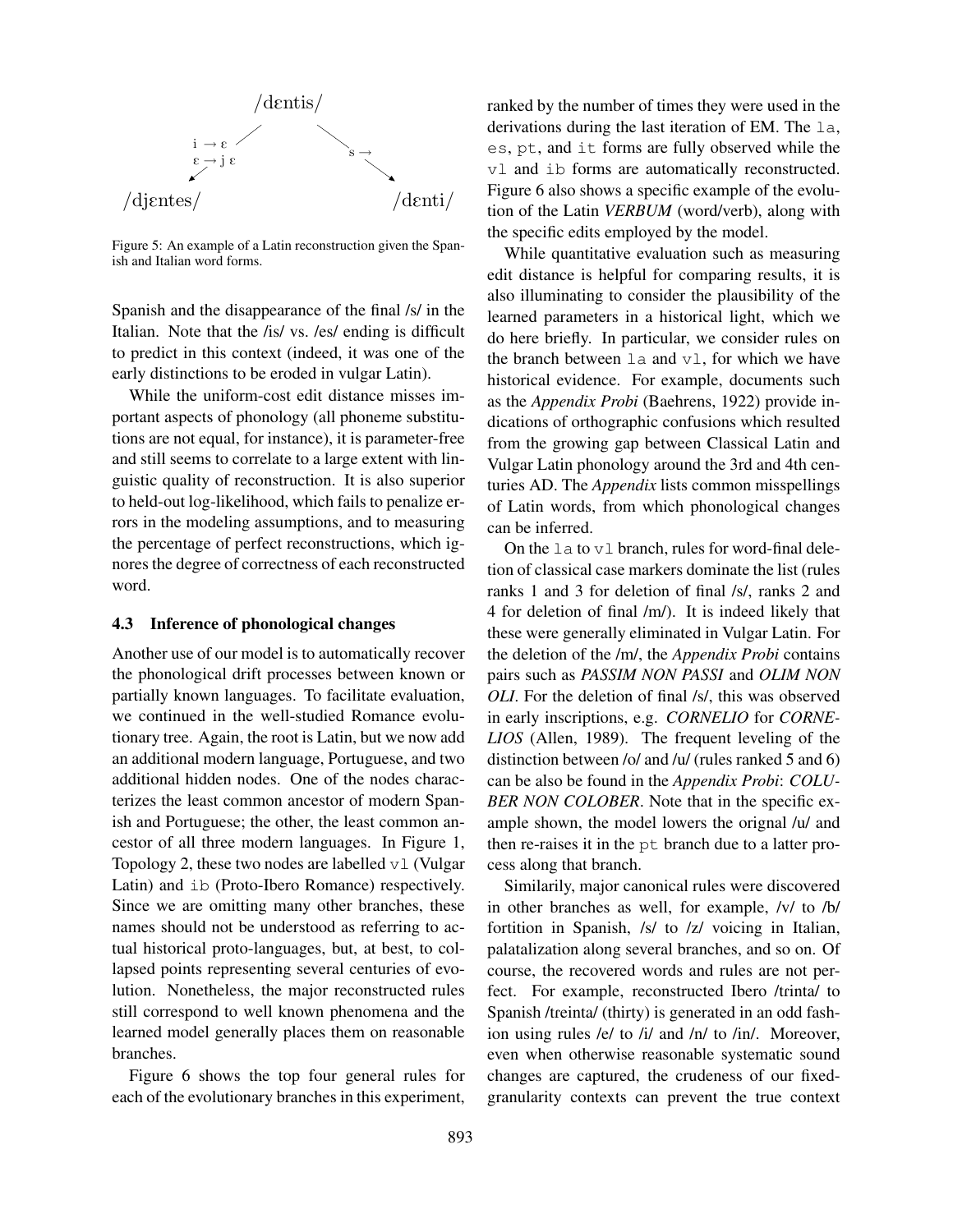

Figure 6: The tree shows the system's hypothesised derivation of a selected Latin word form, *VERBUM* (word/verb) into the modern Spanish, Italian and Portuguese pronunciations. The Latin root and modern leaves were observed while the hidden nodes as well as all the derivations were obtained using the parameters computed by our model after 15 iterations of EM. Nontrivial rules (i.e. rules that are not identities) used at each stage are shown along the corresponding edge. The boxes display the top four nontrivial rules corresponding to each of these evolutionary branches, ordered by the number of time they were applied during the last E round of sampling. Note that since our natural classes are of fixed granularity, some rules must be redundantly discovered, which tends to flood the top of the rule lists with duplicates of the top few rules. We summarized such redundancies in the above tables.

from being captured, resulting in either rules applying with low probability in overly coarse environments or rules being learned redundantly in overly fine environments.

## 4.4 Selection of phylogenies

In this experiment, we show that our model can be used to select between various topologies of phylogenies. We first presented to the algorithm the universally accepted evolutionary tree corresponding to the evolution of Latin into Spanish, Portuguese and Italian (Topology 2 in Figure 1). We estimated the log-likelihood  $L^*$  of the data under this topology. Next, we estimated the log-likelihood  $L'$  under two defective topologies (\*Topology 3 and \*Topology 4). We recorded the log-likelihood ratio  $L^* - L'$ after the last iteration of EM. Note that the two likelihoods are comparable since the complexity of the two models is the same.<sup>5</sup>

We obtained a ratio of  $L^* - L' = -4458 (-4766) = 307$  for Topology 2 versus \*Topology 3, and  $-4877 - (-5125) = 248$  for Topology 2 versus \*Topology 4 (the experimental setup is described in Table 1). As one would hope, this log-likelihood ratio is positive in both cases, indicating that the system prefers the true topology over the wrong ones.

While it may seem, at the first glance, that this result is limited in scope, knowing the relative arrangement of all groups of four nodes is actually sufficient for constructing a full-fledged phylogenetic tree. Indeed, *quartet-based* methods, which have been very popular in the computational biology community, are precisely based on this fact (Erdos et al., 1996). There is a rich literature on this subject and approximate algorithms exist which are robust to misclassification of a subset of quartets (Wu et al., 2007).

#### 4.5 More experimental details

This section summarizes the values of the parameters we used in these experiments, their interpretation, and the effect of setting them to other values.

The Dirichlet prior on the parameters can be interpreted as adding pseudocounts to the corresponding edits. It is an important way of infusing parsimony into the model by setting the prior of the self-substitution parameters much higher than that of the other parameters. We used 6.0 as the prior on the self-substitution parameters, and for all environments, 1.1 was divided uniformly across the other edits. As long as the prior on self-substitution is kept within this rough order of magnitude, varying them has a limited effect on our results. We also initialized the parameters with values that encourage self-substitutions. Again, the results were robust to perturbation of initialization as long as the value for self-substitution dominates the other parameters.

The experiments used two natural classes for vowels (rounded and unrounded), and six natural

<sup>&</sup>lt;sup>5</sup>If a word was not reachable in one of the topology, it was ignored in both models for the computation of the likelihoods.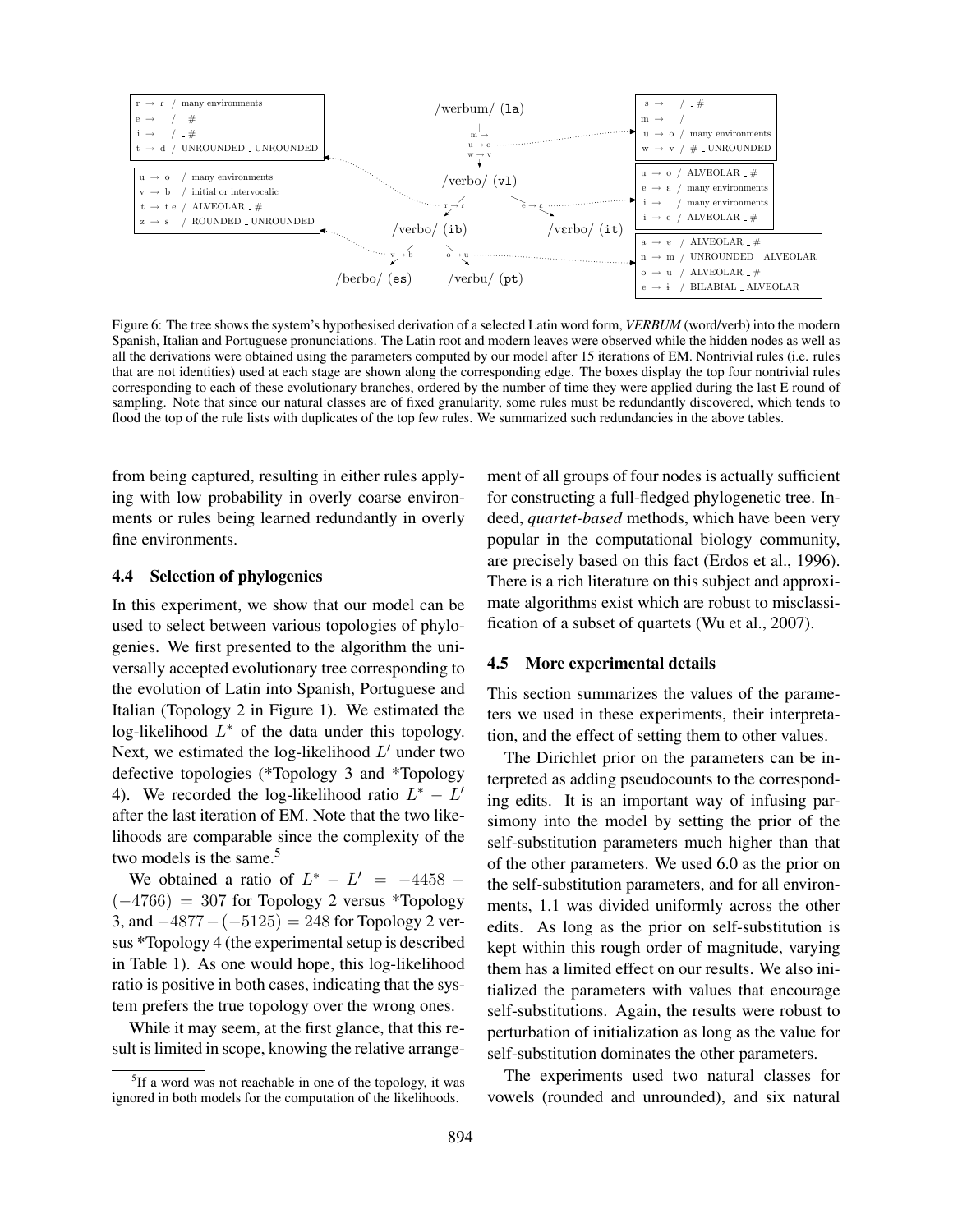classes for consonants, based on the place of articulation (alveolar, bilabial, labiodental, palatal, postalveolar, and velar). We conducted experiments to evaluate the effect of using different natural classes and found that finer ones can help if enough data is used for training. We defer the meticulous study of the optimal granularity to future work, as it would be a more interesting experiment under a loglinear model. In such a model, contexts of different granularities can coexist, whereas such coexistence is not recognized by the current model, giving rise to many duplicate rules.

We estimated the bigram phoneme model on the words in the root languages that were not heldout. Just as in machine translation, the language model was found to contribute significantly to reconstruction performance. We tried to increase the weight of the language model by exponentiating it to a power, as is often done in NLP applications, but we did not find that it had any significant impact on performance.

In the reconstruction experiments, when the data was not reachable by the model, the word used in the initialization was used as the prediction, and the evolution of these words were ignored when reestimating the parameters. Words were initialized by picking at random, for each unobserved node, an observed node's corresponding word.

# 5 Conclusion

We have presented a novel probabilistic model of diachronic phonology and an associated inference procedure. Our experiments indicate that our model is able to both produce accurate reconstructions as measured by edit distance and identify linguistically plausible rules that account for the phonological changes. We believe that the probabilistic framework we have introduced for diachronic phonology is promising, and scaling it up to richer phylogenetic may indeed reveal something insightful about language change.

# 6 Acknowledgement

We would like to thank Bonnie Chantarotwong for her help with the IPA converter and our reviewers for their comments. This work was supported by a FQRNT fellowship to the first author, a NDSEG fellowship to the second author, NSF grant number BCS-0631518 to the third author, and a Microsoft Research New Faculty Fellowship to the fourth author.

## References

- W. Sidney Allen. 1989. *Vox Latina: The Pronunciation of Classical Latin*. Cambridge University Press.
- W.A. Baehrens. 1922. *Sprachlicher Kommentar zur vulgarlateinischen Appendix Probi ¨* . Halle (Saale) M. Niemeyer.
- L. Campbell. 1998. *Historical Linguistics*. The MIT Press.
- N. Chomsky and M. Halle. 1968. *The Sound Pattern of English.* Harper & Row.
- I. Dyen, J.B. Kruskal, and P. Black. 1997. FILE IE-DATA1. Available at http://www.ntu.edu.au/education/langs/ielex/IE-DATA1.
- P. L. Erdos, M. A. Steel, L. A. Szekely, and T. J. Warnow. 1996. Local quartet splits of a binary tree infer all quartet splits via one dyadic inference rule. Technical report, DIMACS.
- S. N. Evans, D. Ringe, and T. Warnow. 2004. Inference of divergence times as a statistical inverse problem. In P. Forster and C. Renfrew, editors, *Phylogenetic Methods and the Prehistory of Languages*. McDonald Institute Monographs.
- Joseph Felsenstein. 2003. *Inferring Phylogenies*. Sinauer Associates.
- S. Geman and D. Geman. 1984. Stochastic relaxation, Gibbs distributions, and the Bayesian restoration of images. *IEEE Transactions on Pattern Analysis and Machine Intelligence*, 6:721–741.
- R. D. Gray and Q. Atkinson. 2003. Language-tree divergence times support the Anatolian theory of Indo-European origins. *Nature*.
- John P. Huelsenbeck, Fredrik Ronquist, Rasmus Nielsen, and Jonathan P. Bollback. 2001. Bayesian inference of phylogeny and its impact on evolutionary biology. *Science*.
- P. Koehn. 2002. Europarl: A Multilingual Corpus for Evaluation of Machine Translation.
- G. Kondrak. 2002. *Algorithms for Language Reconstruction*. Ph.D. thesis, University of Toronto.